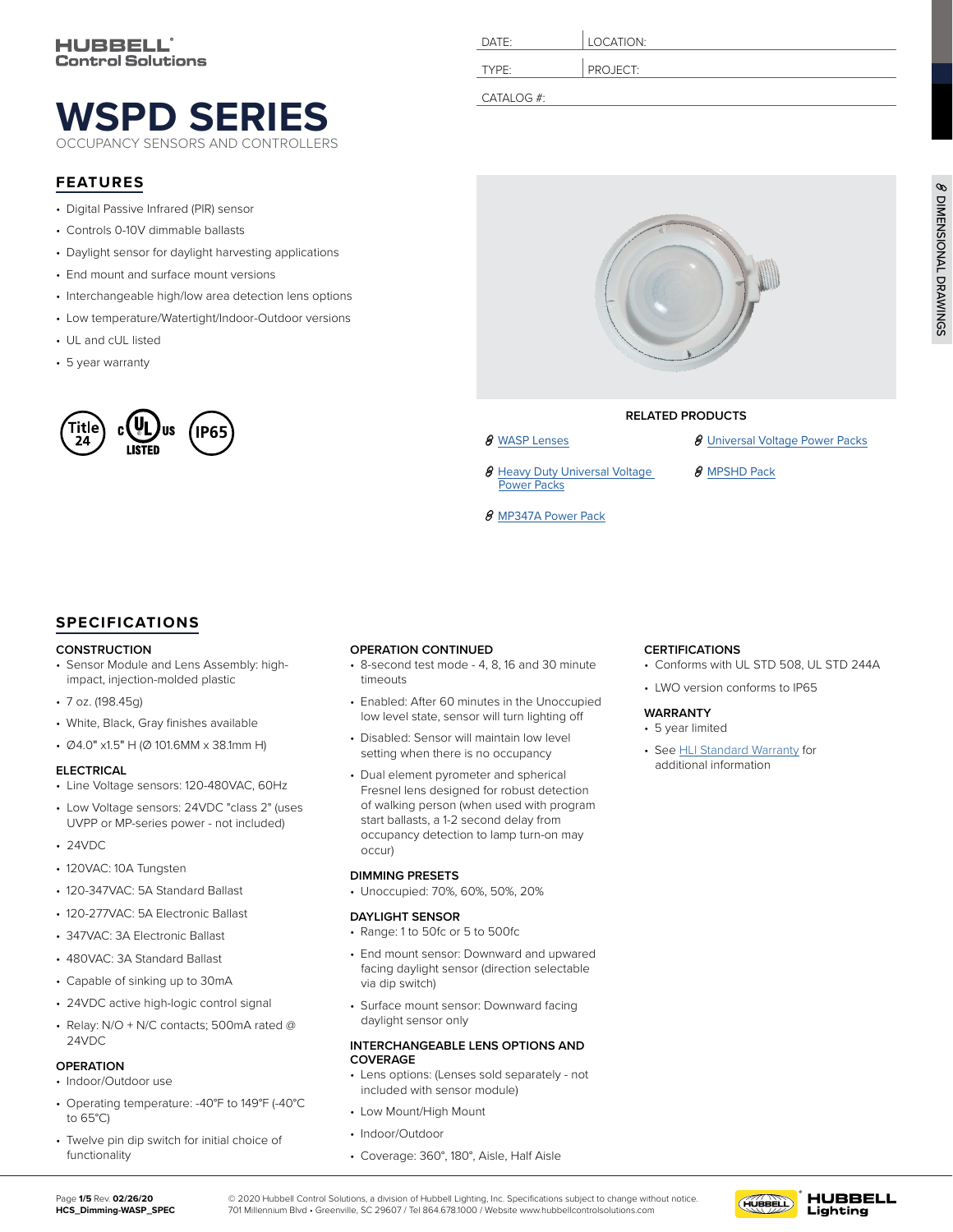<span id="page-1-0"></span>OCCUPANCY SENSORS AND CONTROLLERS

| DATE:      | LOCATION: |
|------------|-----------|
| TYPE:      | PROJECT:  |
| CATALOG #: |           |

## **ORDERING GUIDE**

| <b>CATALOG#</b>                                          |                            |            |                                                                     |                                                               |                           |                                                                   |                 |                            |                            |                                                            |                        |                                | <b>Example: WSPDLWOEMUNV-BK</b> |  |
|----------------------------------------------------------|----------------------------|------------|---------------------------------------------------------------------|---------------------------------------------------------------|---------------------------|-------------------------------------------------------------------|-----------------|----------------------------|----------------------------|------------------------------------------------------------|------------------------|--------------------------------|---------------------------------|--|
| <b>WSPD</b>                                              |                            |            |                                                                     |                                                               |                           |                                                                   |                 |                            |                            |                                                            |                        |                                |                                 |  |
| Model                                                    |                            |            | Environment                                                         |                                                               |                           |                                                                   |                 | Mounting                   |                            | <b>Input Voltage</b>                                       |                        | Color                          |                                 |  |
| <b>WSPD</b><br>0-10V Dimming WASP Sensor<br>Blank<br>LWO |                            |            |                                                                     | <b>Standard Version</b><br>Low-Temp/Watertight/Indoor/Outdoor |                           |                                                                   | EM<br><b>SM</b> | End Mount<br>Surface Mount |                            | 24VDC (Low Voltage)<br><b>24V</b><br><b>UNV</b> 120-480VAC |                        | <b>Blank</b> White<br>BK<br>GY | Black<br>Gray                   |  |
| <b>CATALOG#</b>                                          | <b>Lens Ordering Guide</b> |            |                                                                     |                                                               |                           |                                                                   |                 |                            | Example: WSPLWO-L360-LM-WH |                                                            |                        |                                |                                 |  |
| <b>WSP</b>                                               |                            |            |                                                                     |                                                               |                           |                                                                   |                 |                            |                            |                                                            |                        |                                |                                 |  |
| Environment<br>Sensor Lens                               |                            |            |                                                                     | Coverage                                                      |                           |                                                                   | Mounting        | Color                      |                            |                                                            |                        |                                |                                 |  |
| <b>WSP</b>                                               | WASP<br>Sensor Lens        | <b>LWO</b> | <b>Blank</b> Indoor Version<br>Low-Temp/Watertight/<br>Outdoor Only |                                                               | L360<br>L180<br>LA<br>LHA | 360° Area Lens<br>180° Area Lens<br>Aisle Lens<br>Half Aisle Lens |                 | <b>Blank</b><br>LM         | High Mount<br>Low Mount    | WH<br>BK<br>GY                                             | White<br>Black<br>Gray |                                |                                 |  |

| Accessories                       |                       |
|-----------------------------------|-----------------------|
| <b>WSPADAPTOR2</b> WASP End Mount | Sensor Offset Adapter |

### **DIMENSIONS**



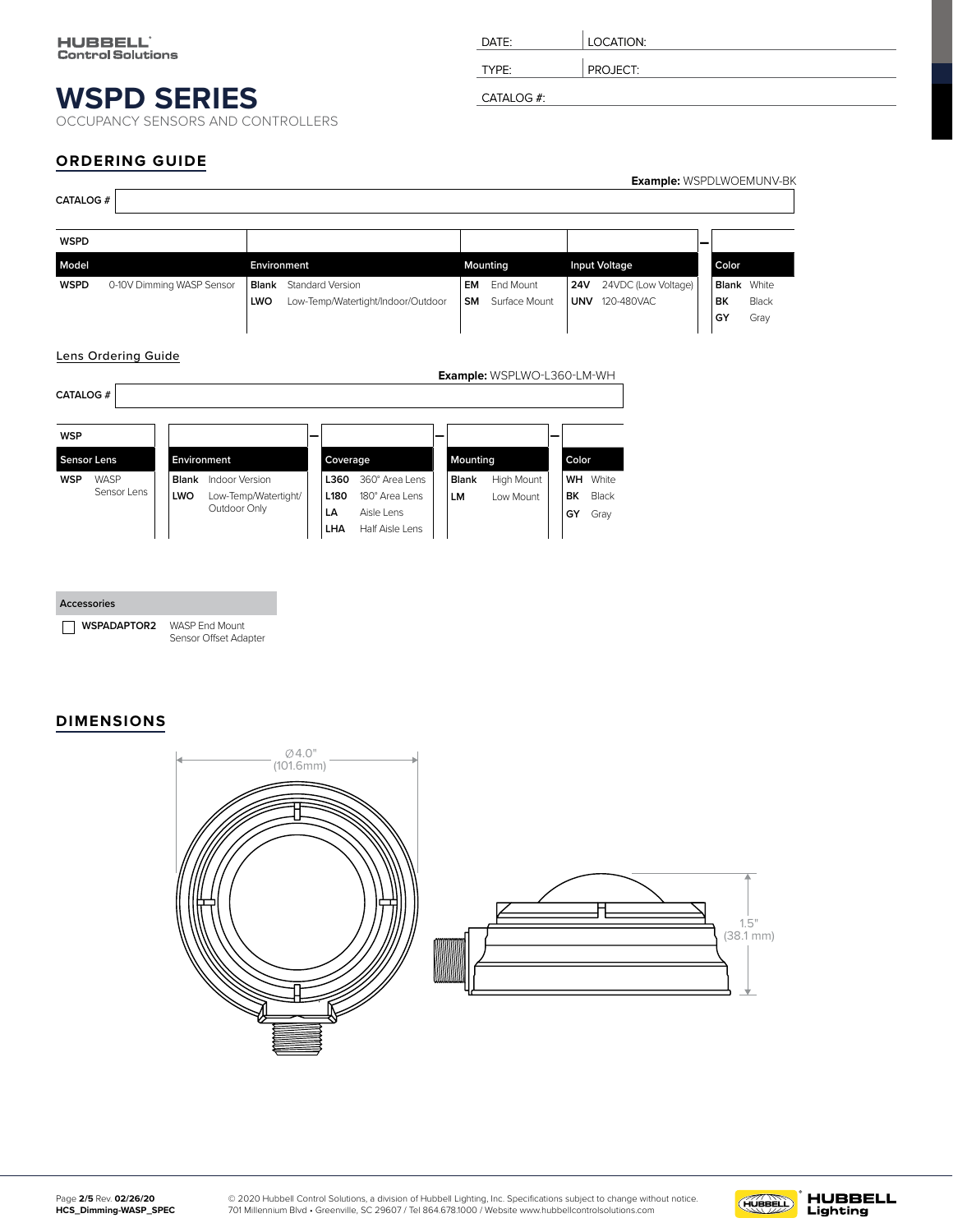OCCUPANCY SENSORS AND CONTROLLERS

### **ADDITIONAL INFORMATION**

Coverage Patterns

| DATE:             | LOCATION: |
|-------------------|-----------|
| TYPF <sup>.</sup> | PROJECT:  |
| CATALOG #:        |           |



**Sensor Lens Coverage and Detection Patterns When Mounted at 30ft and 45ft with Standard Lens**

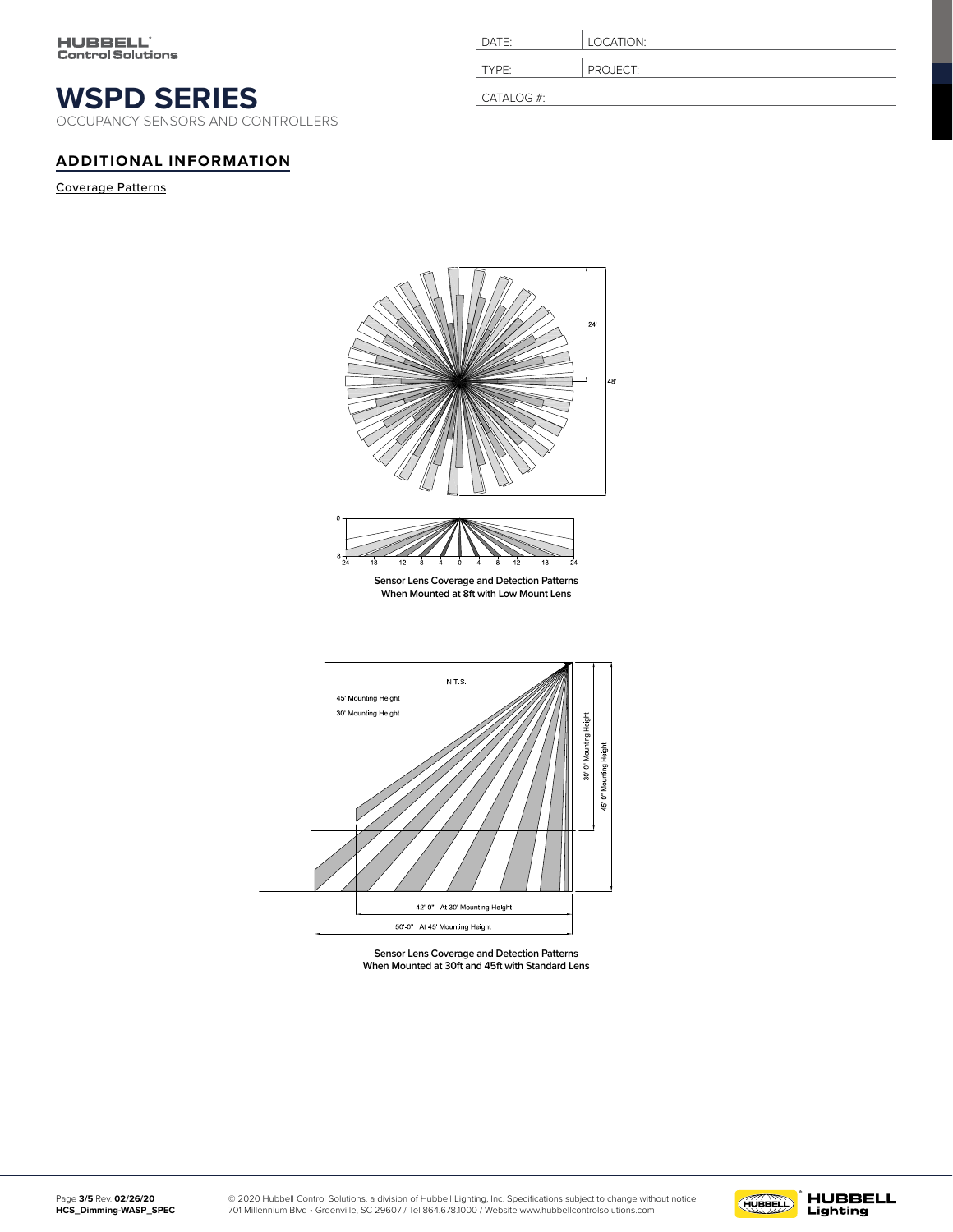OCCUPANCY SENSORS AND CONTROLLERS

# TYPE: PROJECT: CATALOG #:

DATE: **LOCATION:** 

## **ADDITIONAL INFORMATION CONTINUED**

Wiring Diagrams



**Wiring Diagrams**